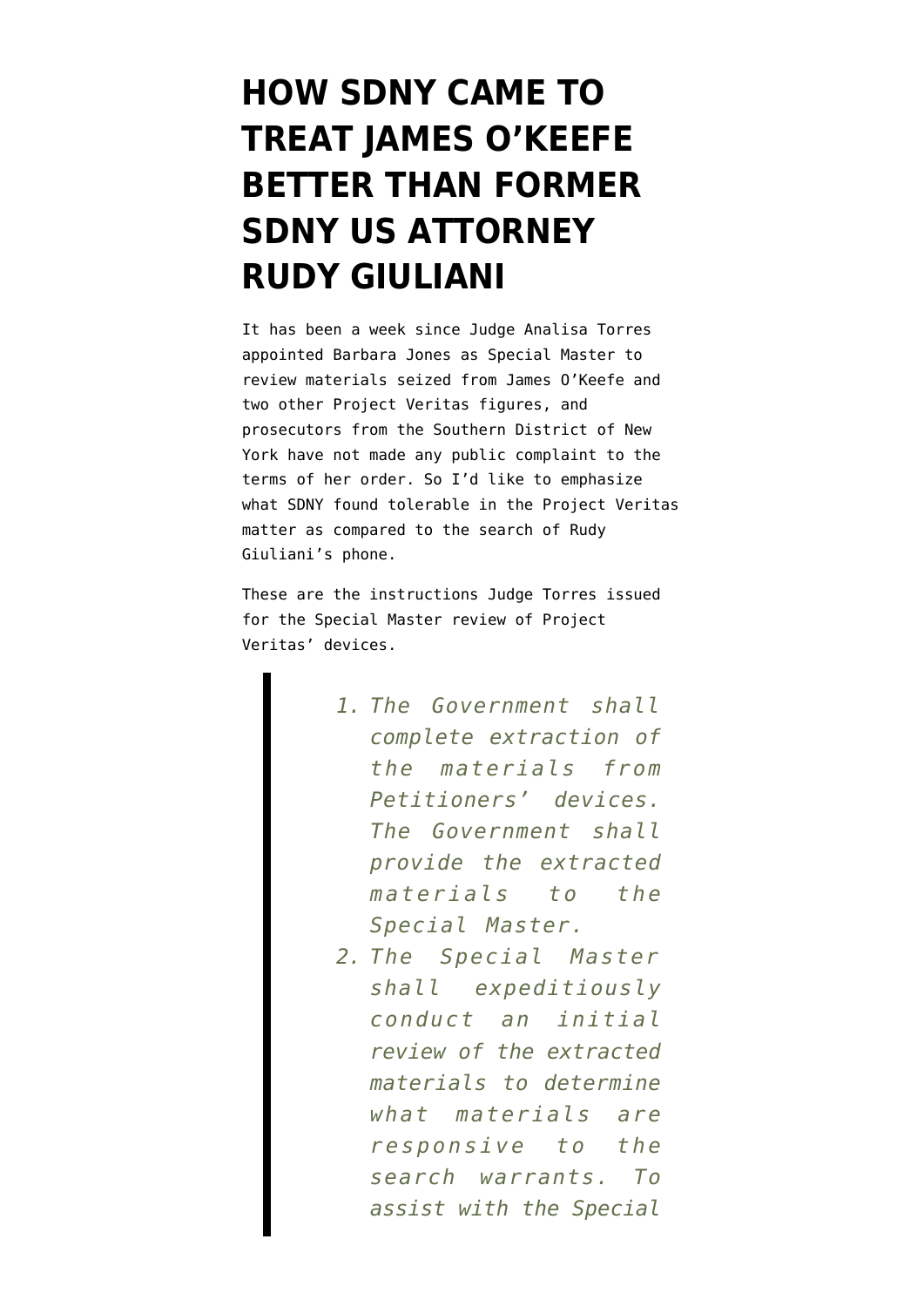*Master's review, the Government shall provide the Special Master, on an ex parte basis, with a copy of the search warrants executed on Petitioners, the underlying application materials for those search warrants, and any other information that will assist the Special Master in conducting her review. If the Special Master determines that the efficient administration of her duties requires the assistance of additional professionals, support staff, or expert consultants, she may submit a work proposal to the parties, who will have five business days to submit comments, after which time the Special Master may then submit the proposal to the Court for consideration.*

*3. Materials deemed to be responsive to the search warrants shall*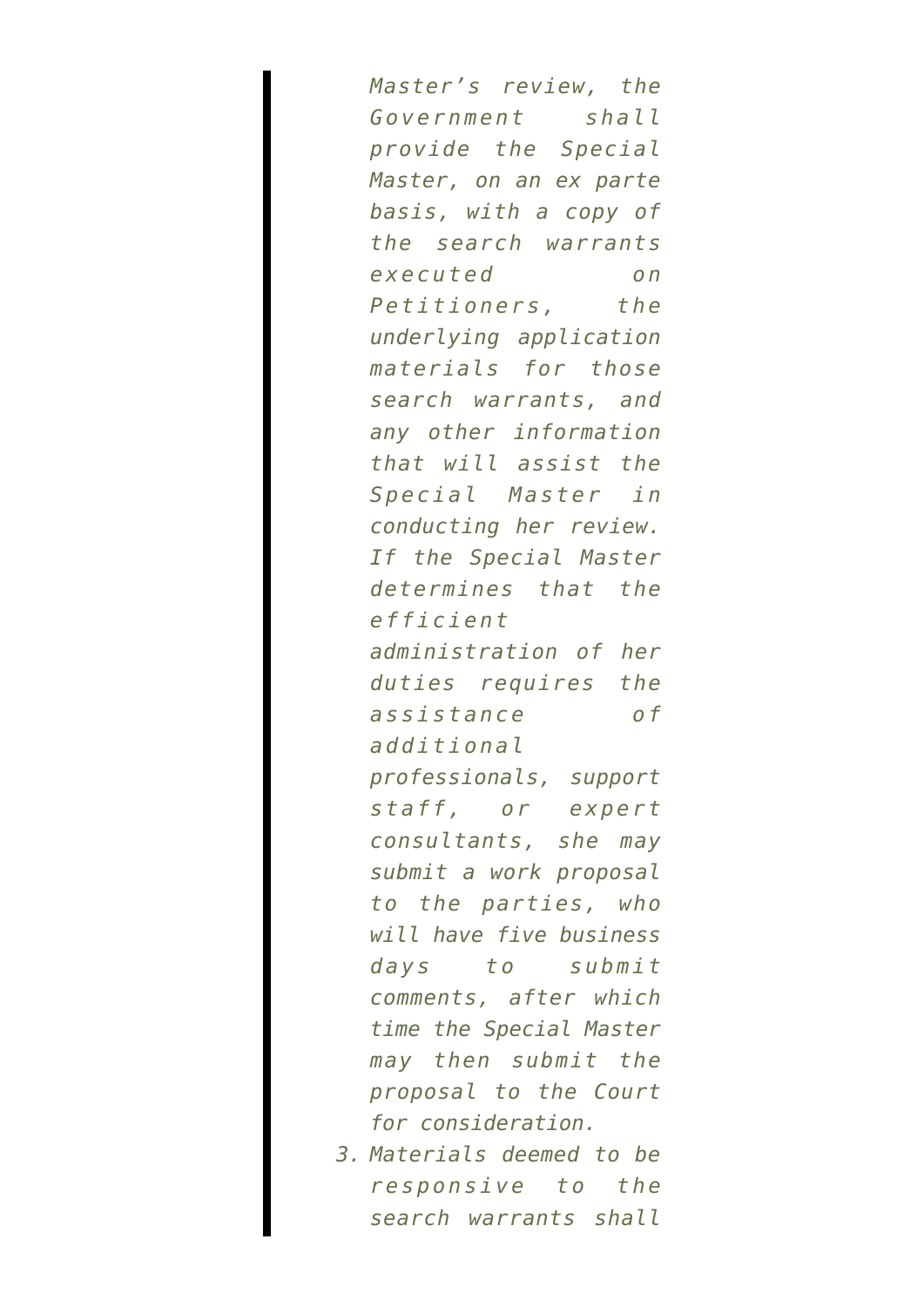*be provided by the Special Master to the filter team, which shall be walled off from the investigative team working on matters related to the investigation that is the subject of the search warrants or any investigation related to Petitioners.*

- *4. The filter team shall conduct a review of the responsive materials to determine if any should be withheld from the investigative team on any grounds—including grounds related to any First Amendment concerns, journalistic privileges, and attorney-client privileges.*
- *5. After the filter team conducts its review, Petitioners shall review the materials slated to be released to the investigative team and raise any objections. The Special Master shall rule on any objections and provide the proper materials to the*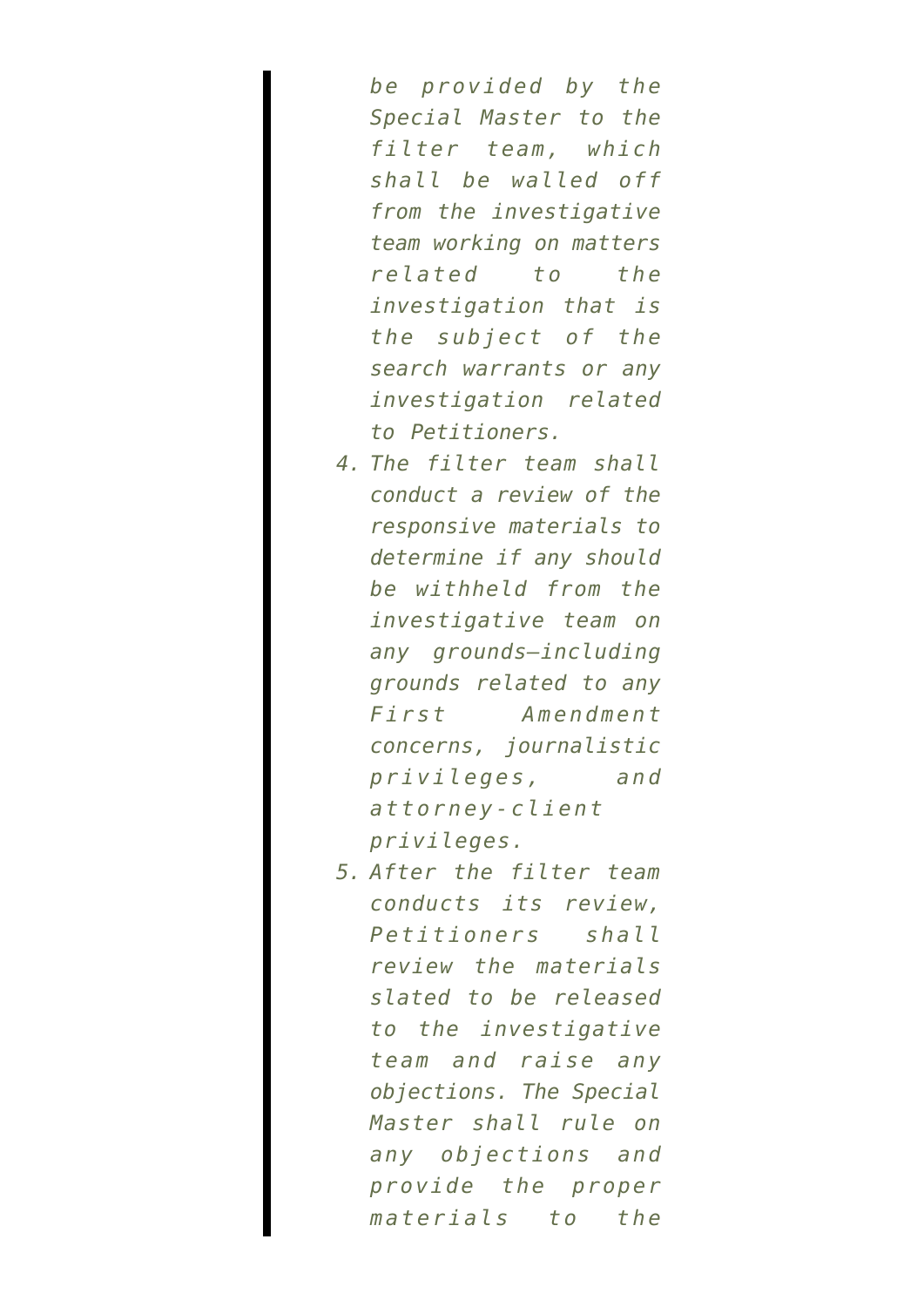## *investigative team. [my emphasis]*

Effectively, SDNY will provide Jones all the contents of O'Keefe's phones. She will then do a *responsiveness review* to identify the material responsive to the warrants targeting O'Keefe. That material will then go to an FBI filter team, *which will review it for privilege*. After that, PV will get to review the materials to raise objections (with no limit on the objections identified, though presumably these would be based on privilege). Jones will then rule on those objections and provide whatever she deems appropriate to the investigators.

That approach offers PV far more protection than the President's former lawyer Rudy Giuliani is getting. In the Special Master review of materials seized from the former SDNY US Attorney, Judge Paul Oetken [ordered](https://storage.courtlistener.com/recap/gov.uscourts.nysd.559603/gov.uscourts.nysd.559603.25.0.pdf) Jones to conduct an initial privilege review.

> The Special Master shall render decisions regarding privilege issues relating to the materials seized in the execution of certain search warrants dated April 21, 2021, and April 28, 2021, and executed on April 28, 2021 (the "Seized Materials"). The specific duties of the Special Master are as follows and shall include all powers necessary to carry out these duties:

> a. Conducting an initial privilege review of the Seized Materials and adjudicating privilege disputes between the parties;

The parties then had a debate about the sheer scope of the seized materials. As part of that, SDNY [agreed](https://storage.courtlistener.com/recap/gov.uscourts.nysd.559603/gov.uscourts.nysd.559603.43.0.pdf) to limit the temporal range of Jones' review to documents that date between January 1, 2018 and the date of execution in April 2021. But SDNY argued that there's no basis for a Special Master to conduct a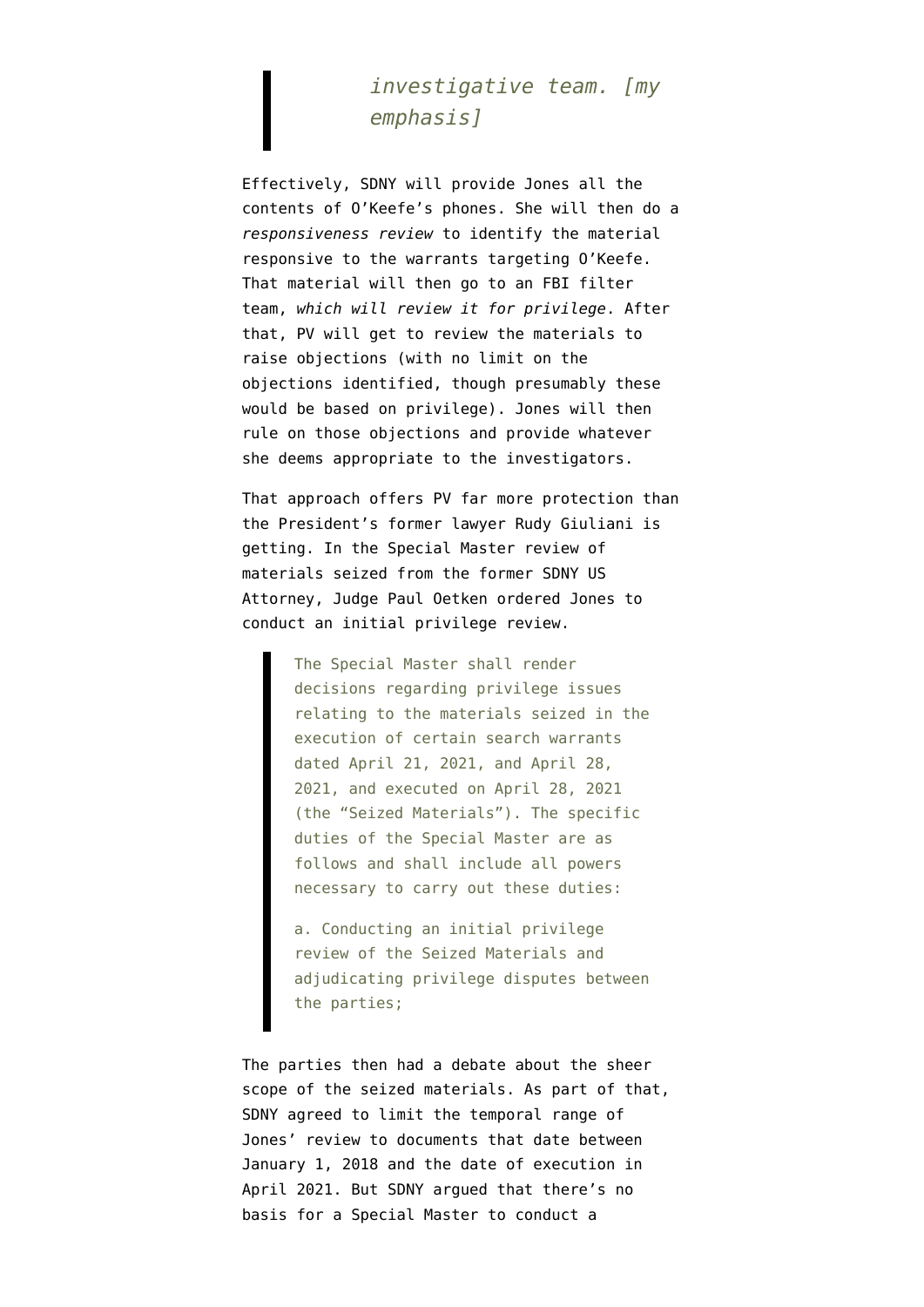## responsiveness review.

The Letters conflate the scope of the Special Master's review for privileged material with the scope of the Government's eventual review for material responsive to the Warrants. The Letters present extensive argument concerning only the latter, yet seek relief concerning the former. That is, the Letters contend that the Government's search for responsive materials must conform to certain limits, then leap from that conclusion to request limits on the Special Master's initial screening for privileged items. (See Giuliani Let. 4-24 (arguing Government can review only materials dated August 1, 2018 to December 31, 2019); id. at 1, 25 (requesting order that Special Master review only materials from the same period)). The Letters thus ask the Special Master to conduct a responsiveness review: To identify and withhold from Government investigators documents that are in no way privileged, based on a determination that they fall outside the scope of the Warrants. Neither the Warrants, nor this Court's order appointing the Special Master, contemplate that an arm of the Court, rather than Government investigators, would conduct such a review. (See, e.g., Dkt. 25 (order appointing Special Master)). The Letters' attempt to limit the materials to which investigators will have access thus appears to be an attempt to relitigate Giuliani's and Toensing's meritless efforts to limit the search contemplated by the Warrants ex ante, which this Court already rejected. (See Dkt. 20 at 3-6 (Court rejecting motions for pre-charge (indeed, pre-search) suppression and return of property)). [my emphasis]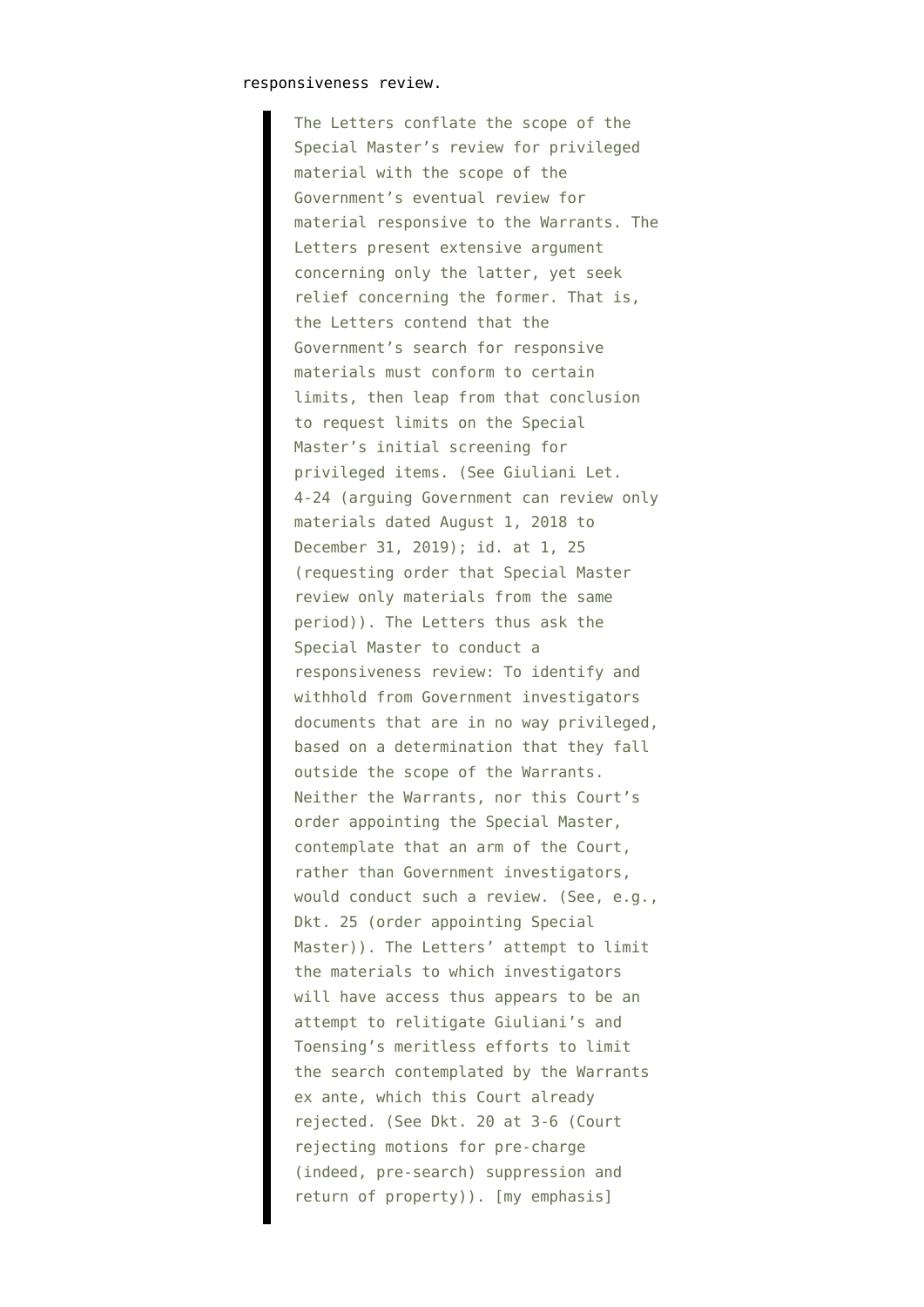Ultimately, Judge Oetken agreed with SDNY, [ruling](https://storage.courtlistener.com/recap/gov.uscourts.nysd.559603/gov.uscourts.nysd.559603.31.0_1.pdf) — in an order that preceded Torres' and therefore which SDNY could have pointed to as a precedent — that there is no legal authority mandating a Special Master review for responsiveness, rather than privilege.

> Second, the warrants themselves do not contemplate that an arm of the Court, rather than Government investigators, would conduct a review of the warrant materials for responsiveness, nor is the Court aware of any legal authority mandating such review. To be sure, as the Government acknowledges, the warrants must be executed according to their terms. But the fact that the Court has appointed a Special Master for privilege review in this circumstance does not dictate that such review be expanded to review for responsiveness.

As [Jones has made clear](https://storage.courtlistener.com/recap/gov.uscourts.nysd.559603/gov.uscourts.nysd.559603.48.0.pdf) in one of her few public reports in the Rudy review thus far, for the files from this time period over which Rudy (or Victoria Toensing or Dmitry Firtash) don't claim privilege, they'll *all* go to the FBI.

> These seven devices contain 2,226 items in total dated on or after January 1, 2018. Mr. Giuliani designated 3 items as privileged, and I am reserving decision on those 3 items. The remaining 2,223 items have been released to the Government.

From there, FBI (with no filter team) will do a responsiveness review for the Ukrainian foreign influence peddling investigation and for any other warrants DOJ has happened to obtain targeting Rudy's phones.

A recent Oetken order makes clear that, eight months after the seizure of these files, we'll [soon see some privilege battles](https://storage.courtlistener.com/recap/gov.uscourts.nysd.559603/gov.uscourts.nysd.559603.49.0.pdf) take place in semi-public form, with description of the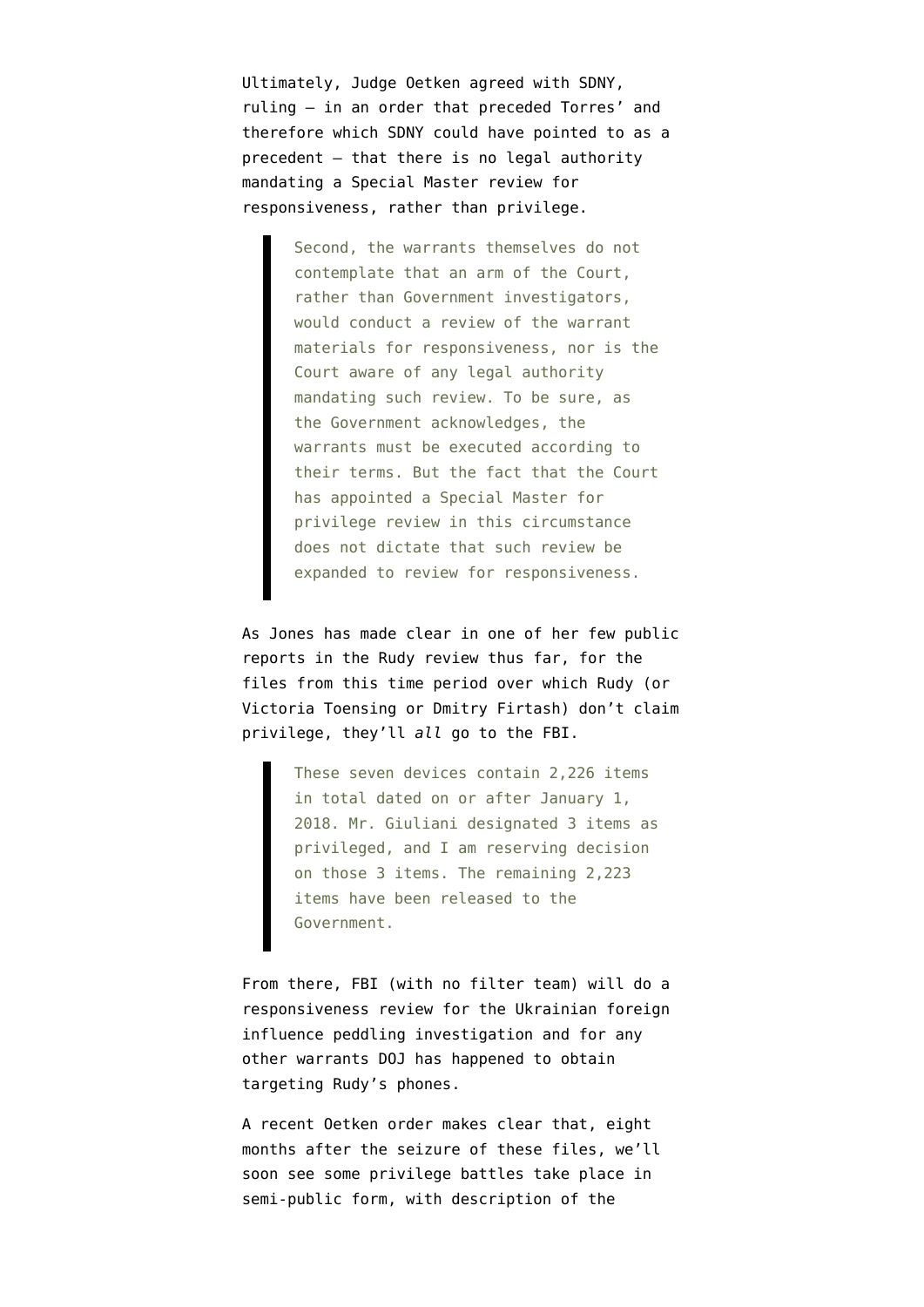content of the materials sealed, but not the basis for privilege claims. At this point in the Michael Cohen fight, Trump chose not to fight privilege claims on some crime-fraud excepted communications, most notably pertaining to his hush payments.

The effect of these two reviews will be dramatically different. In PV's case, only those materials pertinent to the alleged theft of Ashley Biden's diary will ever become available to the FBI, and even after the FBI filter team does a privilege review, PV will have an opportunity to argue for withholding that material from DOJ. While this process might result in *slightly* more materials being shared with investigators than might have happened in response to a subpoena (and would have had the effect of limiting any data destruction), it gives PV something close to an opportunity to suppress evidence pre-charge. The review will also ensure that DOJ does not obtain evidence that might otherwise implicate PV, such as the way it permits "donors" to influence the timing of particular "reporting" campaigns.

Whereas, [as I've laid out before,](https://www.emptywheel.net/2021/12/05/rudys-phones-defy-guarantees-wed-know-of-an-investigation-into-trump/) DOJ will have the ability to obtain materials from Rudy responsive to the Lev Parnas-associated investigation, as well as anything that might be responsive to warrants investigating other crimes, including (but not limited to) his role in Trump's obstruction of the Mueller investigation and his role in Trump's attempted coup.

It's not like SDNY — nicknamed "Sovereign District" for their aggressiveness - to cede a legal point without a fight. But here, having just prevailed on the principle that there's no legal basis for a Special Master to conduct a responsiveness review, they let a decision stand ordering a Special Master to conduct a responsiveness review, and only after that, to review FBI's own privilege determinations.

The two different approaches may reflect not so much legal principle, but the relative goals of